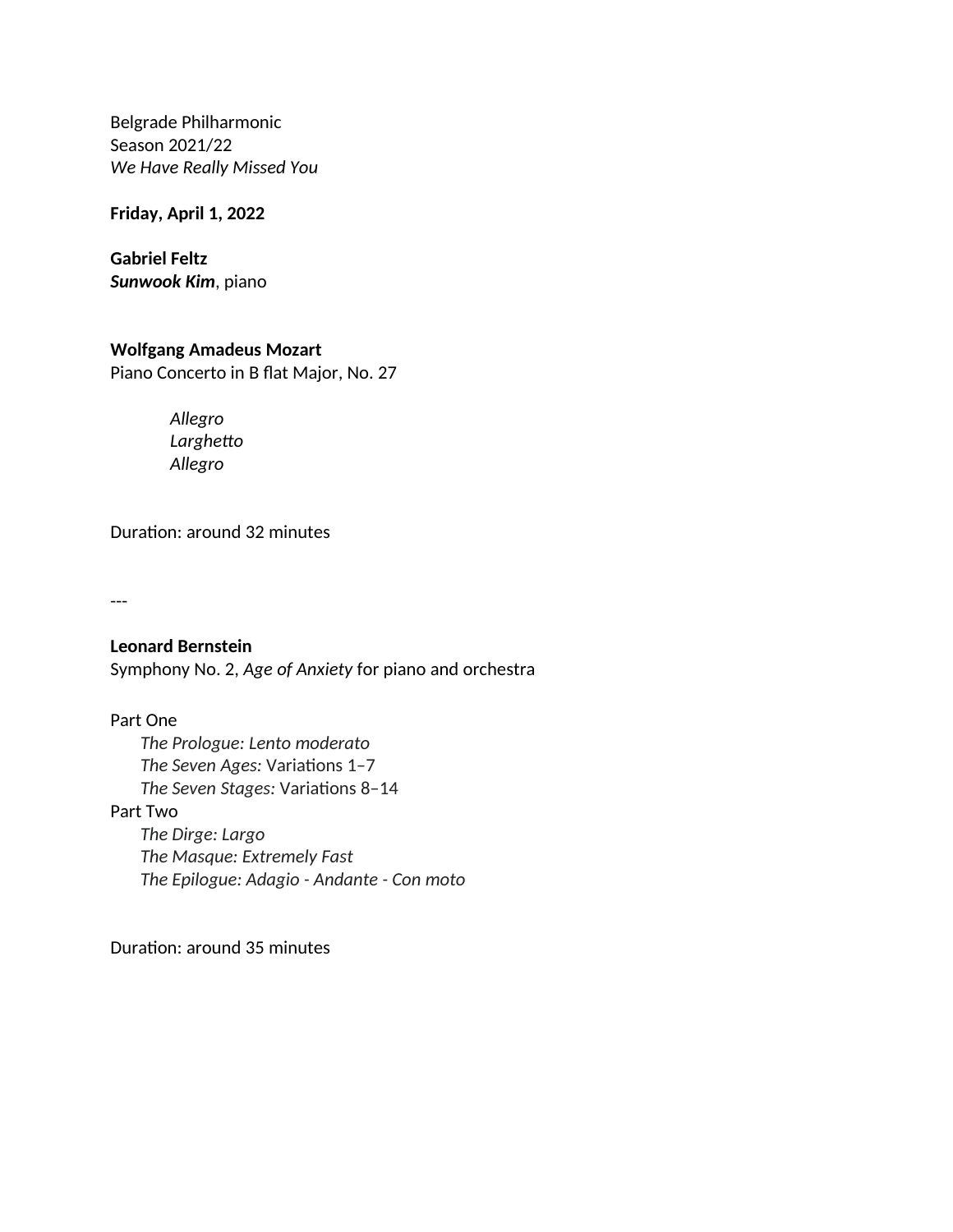Of all the forms composed by **Wolfgang Amadeus Mozart** (1756-1791), his influence and reform was probably the greatest on the concert genre, mostly for works for keyboard instruments (several of the early works were intended exclusively for harpsichord). Writing them primarily for himself as a performer, from his earliest age as a respected child prodigy, Mozart introduced his dramatic potential, most strongly expressed in the field of opera, into his concert works. Of his 27 piano concertos, one of the most popular is his last concerto, in B flat major, K 595, composed in 1791, which he himself premiered in Vienna only a few months later, in his last public appearance. Like his previous two concerts in the same key, K 450 and K 456 from 1784, this one is characterized by a lyrical atmosphere, simplicity and chamber texture. Contrary to tradition, the soloist's section is conceived as an accompaniment in relation to individual orchestral sections that bring the main thematic material. Even when the composer entrusts the piano with the role of leader, other instruments build a complex texture that merges with it. The development part, built in a complex counterpoint sweep, leads to a reprise. The second movement, which exudes simplicity, is richly orchestrated, at the same time giving the soloists the opportunity to demonstrate their skill in shaping the melody. The finale begins with Mozart's original song *Sehnsucht nach dem Frühling* (Longing for Spring), which gained the status of a folk song shortly after it was written. The invention of the theme is masterful, while the rich sound mixes feelings of joy and sorrow.

According to a poem by the British poet Wystan Hugh Auden, *The Age of Anxiety*, **Leonard Bernstein** (1918-1990) composed a work of the same name for solo piano and orchestra in 1948-49, marking it as his *Second Symphony*. He dedicated it to Serge Alexandrovich Koussevitzky, who planned to end his 25-year conducting career in the Boston Symphony Orchestra while the author played the solo section at the premiere.

Although Auden received some of the worst reviews of his career when the poem was published in 1947, it won him a Pulitzer Prize, four editions in a short time, and Bernstein's Symphony also interested choreographer Jerome Robbins for a ballet. Despite their success, the poet did not give them credibility, especially the ballet.